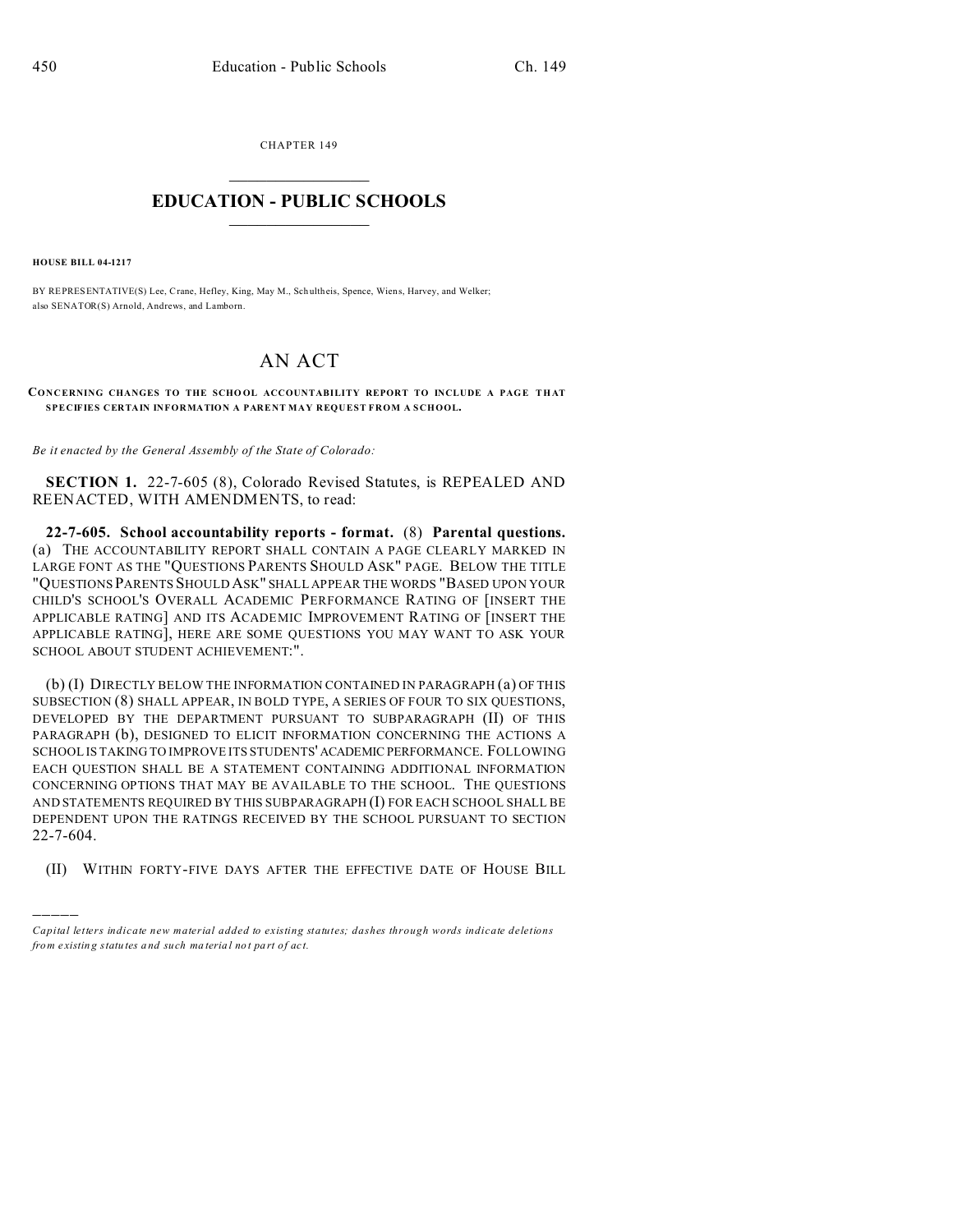04-1217, ON OR BEFORE APRIL 1, 2005, AND ON OR BEFORE EACH APRIL 1 THEREAFTER, THE DEPARTMENT SHALL, IN COLLABORATION WITH APPROPRIATE STATEWIDE STAKEHOLDERS, ANNUALLY DEVELOP THE QUESTIONS AND STATEMENTS REQUIRED BY SUBPARAGRAPH (I) OF THIS PARAGRAPH (b) AND SHALL PROVIDE COPIES OF THE QUESTIONS AND STATEMENTS TO THE GOVERNOR AND TO THE MEMBERS OF THE EDUCATION COMMITTEES OF THE SENATE AND HOUSE OF REPRESENTATIVES. IF THEDEPARTMENT CHANGES ANY OF THE QUESTIONS OR STATEMENTS AFTER DELIVERY PURSUANT TO THIS SUBPARAGRAPH (II), PRIOR TO THE RELEASE OF THE NEXT REPORT DEVELOPED PURSUANT TO THIS SECTION FOLLOWING ADOPTION OF THE CHANGE, THE DEPARTMENT SHALL DELIVER COPIES OF THE NEW QUESTIONS AND STATEMENTS TO THE GOVERNOR AND TO THE MEMBERS OF THE EDUCATION COMMITTEES OF THE SENATE AND HOUSE OF REPRESENTATIVES.

(c) (I) BELOW THE QUESTIONS AND STATEMENTS REQUIRED BY SUBPARAGRAPH (I) OF PARAGRAPH (b) OF THIS SUBSECTION (8), SHALL APPEAR IN BOLD TYPE THE FOLLOWING STATEMENT: "BASED UPON THIS SCHOOL'S ACADEMIC PERFORMANCE, YOUR CHILD MAY BE ELIGIBLE FOR ONE OR MORE OF THE FOLLOWING. ASK YOUR SCHOOL IF YOUR CHILD QUALIFIES FOR:".

(II) (A) FOLLOWING THE STATEMENT REQUIRED BY SUBPARAGRAPH (I) OF THIS PARAGRAPH (c) SHALL APPEAR A LIST OF SERVICES OR PROGRAMS, DEVELOPED BY THE DEPARTMENT PURSUANT TO SUB-SUBPARAGRAPH (B) OF THIS SUBPARAGRAPH (II), THAT MAY BE AVAILABLE TO A STUDENT AT THE SCHOOL BASED UPON THE SCHOOL'S ACADEMIC PERFORMANCE OR ARE AVAILABLE THROUGH OTHER STATE OR FEDERAL PROGRAMS. THE LIST OF SERVICES OR PROGRAMS REQUIRED BY THIS SUB-SUBPARAGRAPH (A) FOR EACH SCHOOL SHALL BE DEPENDENT UPON THE RATINGS RECEIVED BY THE SCHOOL PURSUANT TO SECTION 22-7-604.

(B) WITHIN FORTY-FIVE DAYS AFTER THE EFFECTIVE DATE OF HOUSE BILL 04-1217, ON OR BEFORE APRIL 1, 2005, AND ON OR BEFORE EACH APRIL 1 THEREAFTER, THE DEPARTMENT SHALL, IN COLLABORATION WITH APPROPRIATE STATEWIDE STAKEHOLDERS, ANNUALLY DEVELOP THE LISTS OF SERVICES OR PROGRAMS REQUIRED BY SUB-SUBPARAGRAPH (A) OF THIS SUBPARAGRAPH (II), AND SHALL PROVIDE COPIES OF THE LISTS TO THE GOVERNOR AND TO THE MEMBERS OF THE EDUCATION COMMITTEES OF THE SENATE AND HOUSE OF REPRESENTATIVES. IF THE DEPARTMENT CHANGES ANY OF THE SERVICES OR PROGRAMS ON THE LISTS AFTER DELIVERY PURSUANT TO THIS SUBPARAGRAPH (II), PRIOR TO THE RELEASE OF THE NEXT REPORT DEVELOPED PURSUANT TO THIS SECTION FOLLOWING ADOPTION OF THE CHANGE, THE DEPARTMENT SHALL DELIVER COPIES OF THE NEW LISTS OF SERVICES OR PROGRAMS TO THE GOVERNOR AND TO THE MEMBERS OF THE EDUCATION COMMITTEES OF THE SENATE AND HOUSE OF REPRESENTATIVES.

(d) IF THE PUBLIC SCHOOL MAINTAINS A WEB SITE ON THE INTERNET, FOLLOWING THE LISTS DEVELOPED PURSUANT TO PARAGRAPH (c) OF THIS SUBSECTION (8), AT THE BOTTOM OF THE PAGE SHALL APPEAR THE STATEMENT "FOR MORE INFORMATION ABOUT [NAME OF PUBLIC SCHOOL], VISIT [WEB SITE ADDRESS FOR THE PUBLIC SCHOOL]."

**SECTION 2.** 22-7-605 (3) (b) (II) (B), Colorado Revised Statutes, is amended to read: